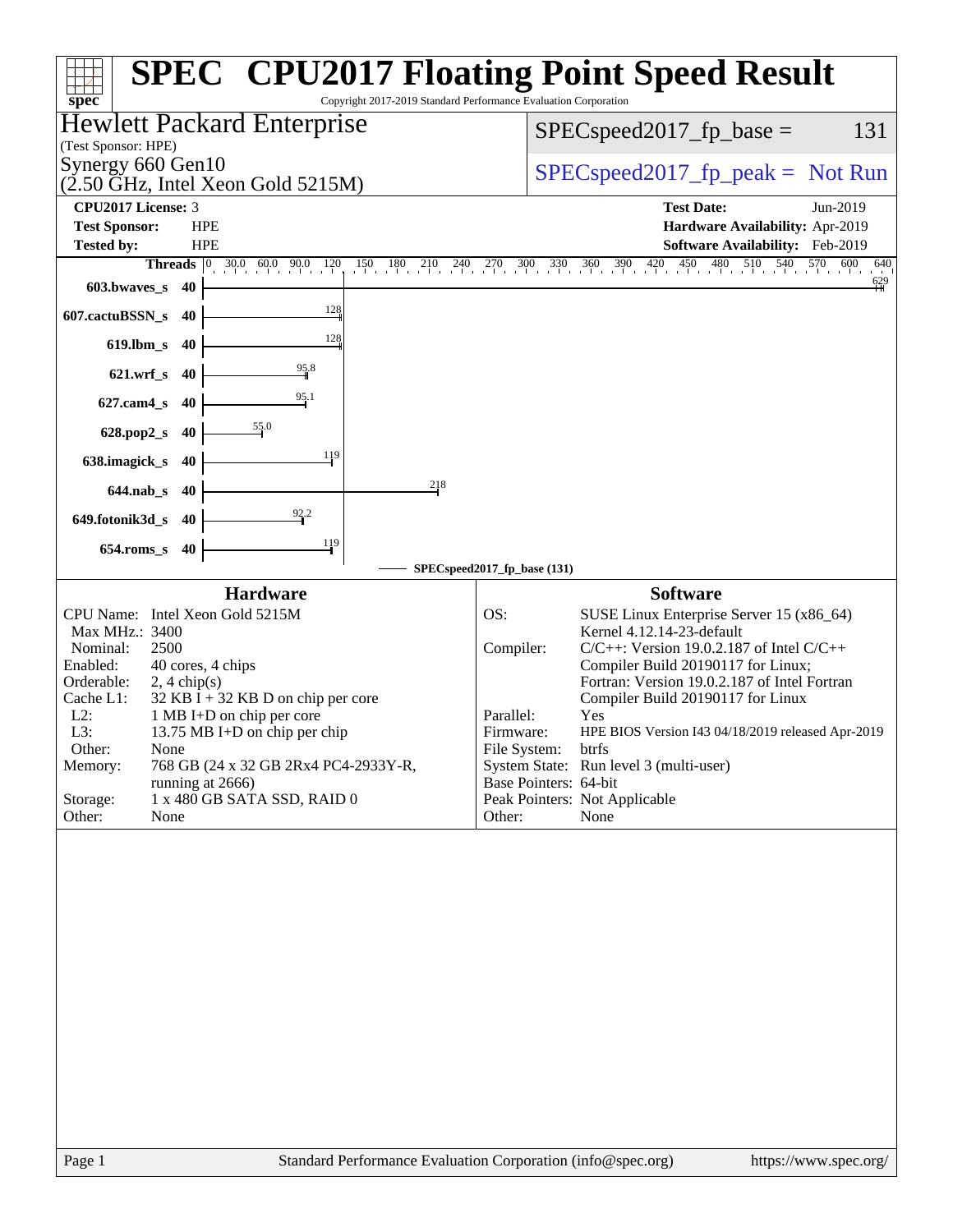Copyright 2017-2019 Standard Performance Evaluation Corporation

## Hewlett Packard Enterprise

(Test Sponsor: HPE)

**[spec](http://www.spec.org/)**

(2.50 GHz, Intel Xeon Gold 5215M)

Synergy 660 Gen10  $SPEC speed2017$  fp\_peak = Not Run  $SPEC speed2017_f p\_base = 131$ 

**[CPU2017 License:](http://www.spec.org/auto/cpu2017/Docs/result-fields.html#CPU2017License)** 3 **[Test Date:](http://www.spec.org/auto/cpu2017/Docs/result-fields.html#TestDate)** Jun-2019

**[Test Sponsor:](http://www.spec.org/auto/cpu2017/Docs/result-fields.html#TestSponsor)** HPE **[Hardware Availability:](http://www.spec.org/auto/cpu2017/Docs/result-fields.html#HardwareAvailability)** Apr-2019 **[Tested by:](http://www.spec.org/auto/cpu2017/Docs/result-fields.html#Testedby)** HPE **[Software Availability:](http://www.spec.org/auto/cpu2017/Docs/result-fields.html#SoftwareAvailability)** Feb-2019

### **[Results Table](http://www.spec.org/auto/cpu2017/Docs/result-fields.html#ResultsTable)**

|                          | <b>Base</b>                |                |                |                |       | <b>Peak</b>    |            |                |                |              |                |              |                |              |
|--------------------------|----------------------------|----------------|----------------|----------------|-------|----------------|------------|----------------|----------------|--------------|----------------|--------------|----------------|--------------|
| <b>Benchmark</b>         | <b>Threads</b>             | <b>Seconds</b> | Ratio          | <b>Seconds</b> | Ratio | <b>Seconds</b> | Ratio      | <b>Threads</b> | <b>Seconds</b> | <b>Ratio</b> | <b>Seconds</b> | <b>Ratio</b> | <b>Seconds</b> | <b>Ratio</b> |
| $603.bwaves$ s           | 40                         | 94.5           | 624            | 93.8           | 629   | 93.5           | 631        |                |                |              |                |              |                |              |
| 607.cactuBSSN s          | 40                         | 130            | 128            | 130            | 128   | 131            | 127        |                |                |              |                |              |                |              |
| $619$ .lbm s             | 40                         | 40.8           | 128            | 40.8           | 128   | 41.3           | 127        |                |                |              |                |              |                |              |
| $621.wrf$ s              | 40                         | 140            | 94.6           | 137            | 96.7  | 138            | 95.8       |                |                |              |                |              |                |              |
| $627$ .cam $4 \text{ s}$ | 40                         | 92.9           | 95.4           | 93.5           | 94.8  | 93.2           | 95.1       |                |                |              |                |              |                |              |
| $628.pop2_s$             | 40                         | 216            | 55.0           | 219            | 54.2  | 215            | 55.1       |                |                |              |                |              |                |              |
| 638.imagick_s            | 40                         | 121            | 119            | 121            | 119   | 121            | <u>119</u> |                |                |              |                |              |                |              |
| $644$ .nab s             | 40                         | 80.3           | 218            | 80.2           | 218   | 80.1           | 218        |                |                |              |                |              |                |              |
| 649.fotonik3d s          | 40                         | 99.5           | 91.6           | 97.7           | 93.3  | 98.8           | 92.2       |                |                |              |                |              |                |              |
| $654$ .roms_s            | 40                         | 133            | 118            | 132            | 120   | 132            | 119        |                |                |              |                |              |                |              |
|                          | $SPEC speed2017$ fp base = |                | 131            |                |       |                |            |                |                |              |                |              |                |              |
|                          | $SPECspeed2017_fp\_peak =$ |                | <b>Not Run</b> |                |       |                |            |                |                |              |                |              |                |              |

Results appear in the [order in which they were run.](http://www.spec.org/auto/cpu2017/Docs/result-fields.html#RunOrder) Bold underlined text [indicates a median measurement](http://www.spec.org/auto/cpu2017/Docs/result-fields.html#Median).

#### **[Operating System Notes](http://www.spec.org/auto/cpu2017/Docs/result-fields.html#OperatingSystemNotes)**

 Stack size set to unlimited using "ulimit -s unlimited" Transparent Huge Pages enabled by default Prior to runcpu invocation Filesystem page cache synced and cleared with: sync; echo 3 > /proc/sys/vm/drop\_caches

### **[General Notes](http://www.spec.org/auto/cpu2017/Docs/result-fields.html#GeneralNotes)**

Environment variables set by runcpu before the start of the run: KMP\_AFFINITY = "granularity=core,compact" LD\_LIBRARY\_PATH = "/home/cpu2017\_u2/lib/ia32:/home/cpu2017\_u2/lib/intel64" OMP\_STACKSIZE = "192M"

 Binaries compiled on a system with 1x Intel Core i9-7900X CPU + 32GB RAM memory using Redhat Enterprise Linux 7.5 NA: The test sponsor attests, as of date of publication, that CVE-2017-5754 (Meltdown) is mitigated in the system as tested and documented. Yes: The test sponsor attests, as of date of publication, that CVE-2017-5753 (Spectre variant 1) is mitigated in the system as tested and documented. Yes: The test sponsor attests, as of date of publication, that CVE-2017-5715 (Spectre variant 2) is mitigated in the system as tested and documented.

## **[Platform Notes](http://www.spec.org/auto/cpu2017/Docs/result-fields.html#PlatformNotes)**

BIOS Configuration: Hyper-Threading set to Disabled Thermal Configuration set to Maximum Cooling

**(Continued on next page)**

Page 2 Standard Performance Evaluation Corporation [\(info@spec.org\)](mailto:info@spec.org) <https://www.spec.org/>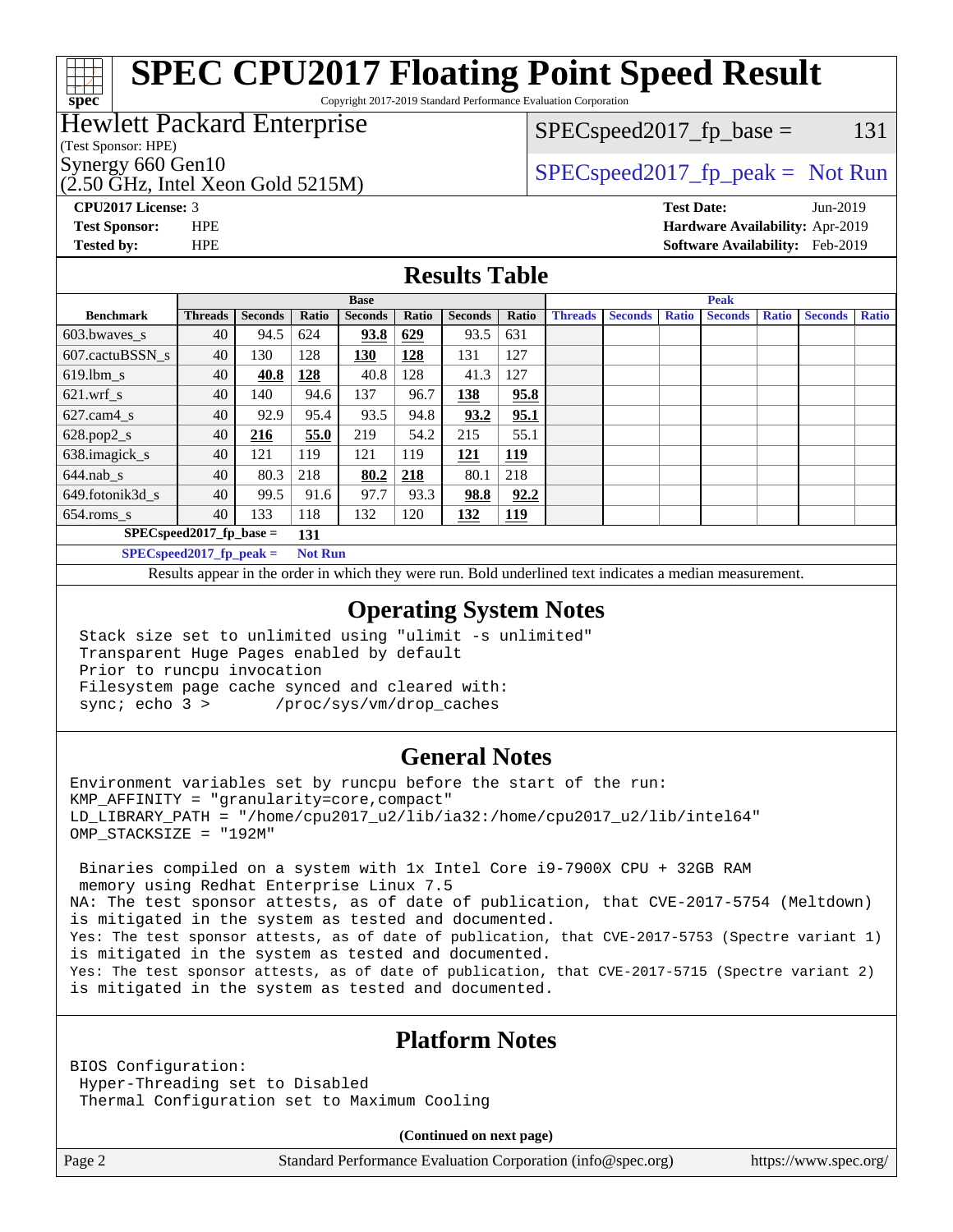Copyright 2017-2019 Standard Performance Evaluation Corporation

## Hewlett Packard Enterprise

 $SPEC speed2017<sub>fp</sub> base = 131$ 

# (Test Sponsor: HPE)

(2.50 GHz, Intel Xeon Gold 5215M)

Synergy 660 Gen10<br>  $SPEC speed2017<sub>rfp</sub> peak = Not Run$ 

**[spec](http://www.spec.org/)**

**[Tested by:](http://www.spec.org/auto/cpu2017/Docs/result-fields.html#Testedby)** HPE **[Software Availability:](http://www.spec.org/auto/cpu2017/Docs/result-fields.html#SoftwareAvailability)** Feb-2019

**[CPU2017 License:](http://www.spec.org/auto/cpu2017/Docs/result-fields.html#CPU2017License)** 3 **[Test Date:](http://www.spec.org/auto/cpu2017/Docs/result-fields.html#TestDate)** Jun-2019 **[Test Sponsor:](http://www.spec.org/auto/cpu2017/Docs/result-fields.html#TestSponsor)** HPE **[Hardware Availability:](http://www.spec.org/auto/cpu2017/Docs/result-fields.html#HardwareAvailability)** Apr-2019

#### **[Platform Notes \(Continued\)](http://www.spec.org/auto/cpu2017/Docs/result-fields.html#PlatformNotes)**

Page 3 Standard Performance Evaluation Corporation [\(info@spec.org\)](mailto:info@spec.org) <https://www.spec.org/> Memory Patrol Scrubbing set to Disabled LLC Prefetch set to Enabled LLC Dead Line Allocation set to Disabled Enhanced Processor Performance set to Enabled Workload Profile set to General Peak Frequency Compute Energy/Performance Bias set to Balanced Power Workload Profile set to Custom Numa Group Size Optimization set to Flat Intel UPI Link Power Management set to Enabled Sysinfo program /home/cpu2017\_u2/bin/sysinfo Rev: r5974 of 2018-05-19 9bcde8f2999c33d61f64985e45859ea9 running on sy660-gen10 Thu Jun 13 18:48:19 2019 SUT (System Under Test) info as seen by some common utilities. For more information on this section, see <https://www.spec.org/cpu2017/Docs/config.html#sysinfo> From /proc/cpuinfo model name : Intel(R) Xeon(R) Gold 5215M CPU @ 2.50GHz 4 "physical id"s (chips) 40 "processors" cores, siblings (Caution: counting these is hw and system dependent. The following excerpts from /proc/cpuinfo might not be reliable. Use with caution.) cpu cores : 10 siblings : 10 physical 0: cores 0 1 2 3 4 8 9 10 11 12 physical 1: cores 0 1 2 3 4 8 9 10 11 12 physical 2: cores 0 1 2 3 4 8 9 10 11 12 physical 3: cores 0 1 2 3 4 8 9 10 11 12 From lscpu: Architecture: x86\_64 CPU op-mode(s): 32-bit, 64-bit Byte Order: Little Endian  $CPU(s):$  40 On-line CPU(s) list: 0-39 Thread(s) per core: 1 Core(s) per socket: 10 Socket(s): 4 NUMA node(s): 4 Vendor ID: GenuineIntel CPU family: 6 Model: 85<br>Model name: 1n  $Intel(R)$  Xeon(R) Gold 5215M CPU @ 2.50GHz Stepping: 6 CPU MHz: 2500.000 BogoMIPS: 5000.00 **(Continued on next page)**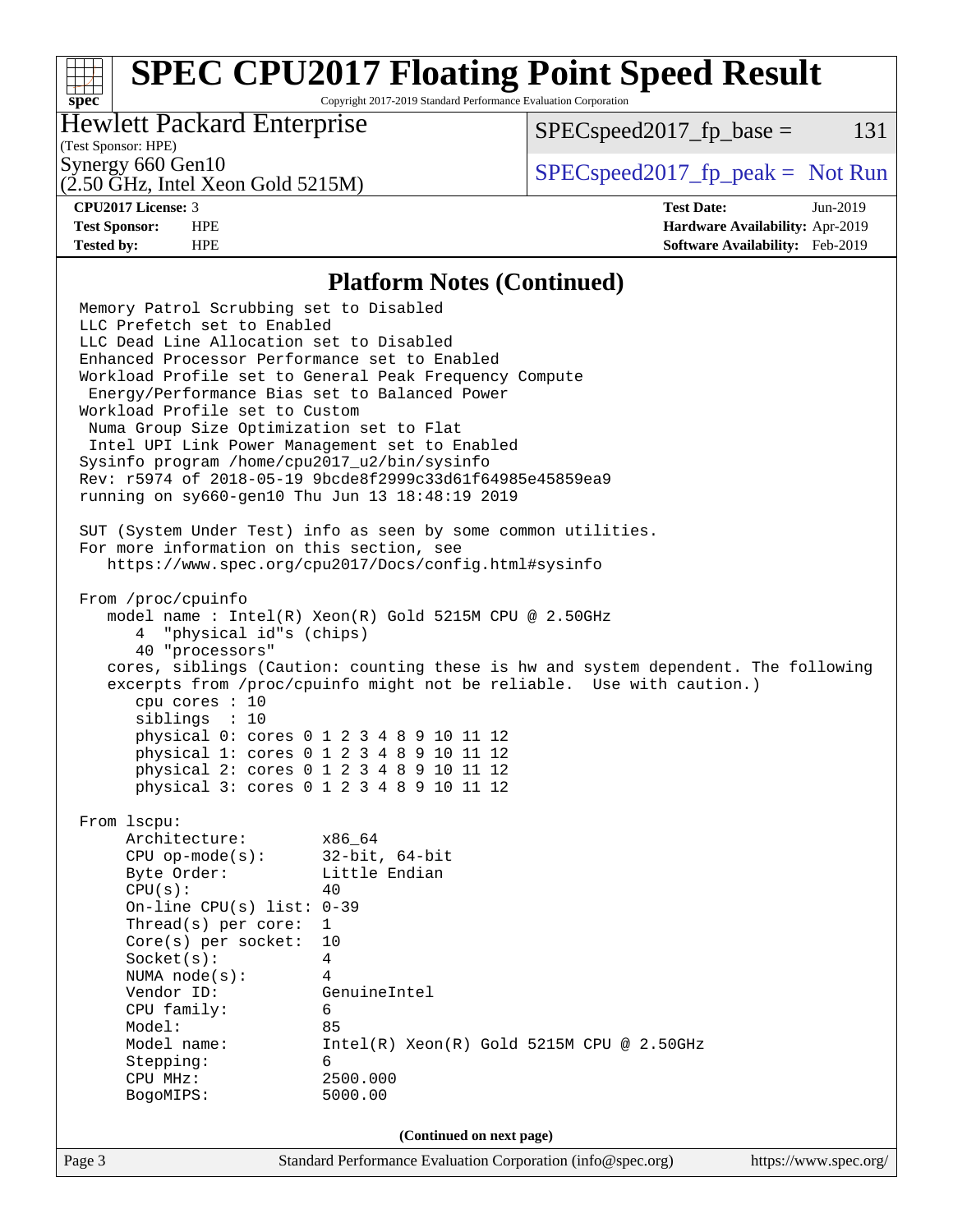Copyright 2017-2019 Standard Performance Evaluation Corporation

## Hewlett Packard Enterprise

 $SPEC speed2017_fp\_base = 131$ 

(Test Sponsor: HPE)

(2.50 GHz, Intel Xeon Gold 5215M)

Synergy 660 Gen10  $S^{perg}$  [SPECspeed2017\\_fp\\_peak =](http://www.spec.org/auto/cpu2017/Docs/result-fields.html#SPECspeed2017fppeak) Not Run

#### **[CPU2017 License:](http://www.spec.org/auto/cpu2017/Docs/result-fields.html#CPU2017License)** 3 **[Test Date:](http://www.spec.org/auto/cpu2017/Docs/result-fields.html#TestDate)** Jun-2019

**[spec](http://www.spec.org/)**

**[Test Sponsor:](http://www.spec.org/auto/cpu2017/Docs/result-fields.html#TestSponsor)** HPE **[Hardware Availability:](http://www.spec.org/auto/cpu2017/Docs/result-fields.html#HardwareAvailability)** Apr-2019 **[Tested by:](http://www.spec.org/auto/cpu2017/Docs/result-fields.html#Testedby)** HPE **[Software Availability:](http://www.spec.org/auto/cpu2017/Docs/result-fields.html#SoftwareAvailability)** Feb-2019

#### **[Platform Notes \(Continued\)](http://www.spec.org/auto/cpu2017/Docs/result-fields.html#PlatformNotes)**

 Virtualization: VT-x L1d cache: 32K L1i cache: 32K L2 cache: 1024K L3 cache: 14080K NUMA node0 CPU(s): 0-9 NUMA node1 CPU(s): 10-19 NUMA node2 CPU(s): 20-29 NUMA node3 CPU(s): 30-39

Flags: fpu vme de pse tsc msr pae mce cx8 apic sep mtrr pge mca cmov pat pse36 clflush dts acpi mmx fxsr sse sse2 ss ht tm pbe syscall nx pdpe1gb rdtscp lm constant\_tsc art arch\_perfmon pebs bts rep\_good nopl xtopology nonstop\_tsc cpuid aperfmperf tsc\_known\_freq pni pclmulqdq dtes64 monitor ds\_cpl vmx smx est tm2 ssse3 sdbg fma cx16 xtpr pdcm pcid dca sse4\_1 sse4\_2 x2apic movbe popcnt tsc\_deadline\_timer aes xsave avx f16c rdrand lahf\_lm abm 3dnowprefetch cpuid\_fault epb cat\_l3 cdp\_l3 invpcid\_single intel\_ppin mba tpr\_shadow vnmi flexpriority ept vpid fsgsbase tsc\_adjust bmi1 hle avx2 smep bmi2 erms invpcid rtm cqm mpx rdt\_a avx512f avx512dq rdseed adx smap clflushopt clwb intel\_pt avx512cd avx512bw avx512vl xsaveopt xsavec xgetbv1 xsaves cqm\_llc cqm\_occup\_llc cqm\_mbm\_total cqm\_mbm\_local ibpb ibrs stibp dtherm ida arat pln pts pku ospke avx512\_vnni arch\_capabilities ssbd

 /proc/cpuinfo cache data cache size : 14080 KB

Page 4 Standard Performance Evaluation Corporation [\(info@spec.org\)](mailto:info@spec.org) <https://www.spec.org/> From numactl --hardware WARNING: a numactl 'node' might or might not correspond to a physical chip. available: 4 nodes (0-3) node 0 cpus: 0 1 2 3 4 5 6 7 8 9 node 0 size: 193048 MB node 0 free: 192739 MB node 1 cpus: 10 11 12 13 14 15 16 17 18 19 node 1 size: 193504 MB node 1 free: 193356 MB node 2 cpus: 20 21 22 23 24 25 26 27 28 29 node 2 size: 193533 MB node 2 free: 193099 MB node 3 cpus: 30 31 32 33 34 35 36 37 38 39 node 3 size: 193324 MB node 3 free: 193163 MB node distances: node 0 1 2 3 0: 10 21 21 21 1: 21 10 21 21 2: 21 21 10 21 3: 21 21 21 10 From /proc/meminfo **(Continued on next page)**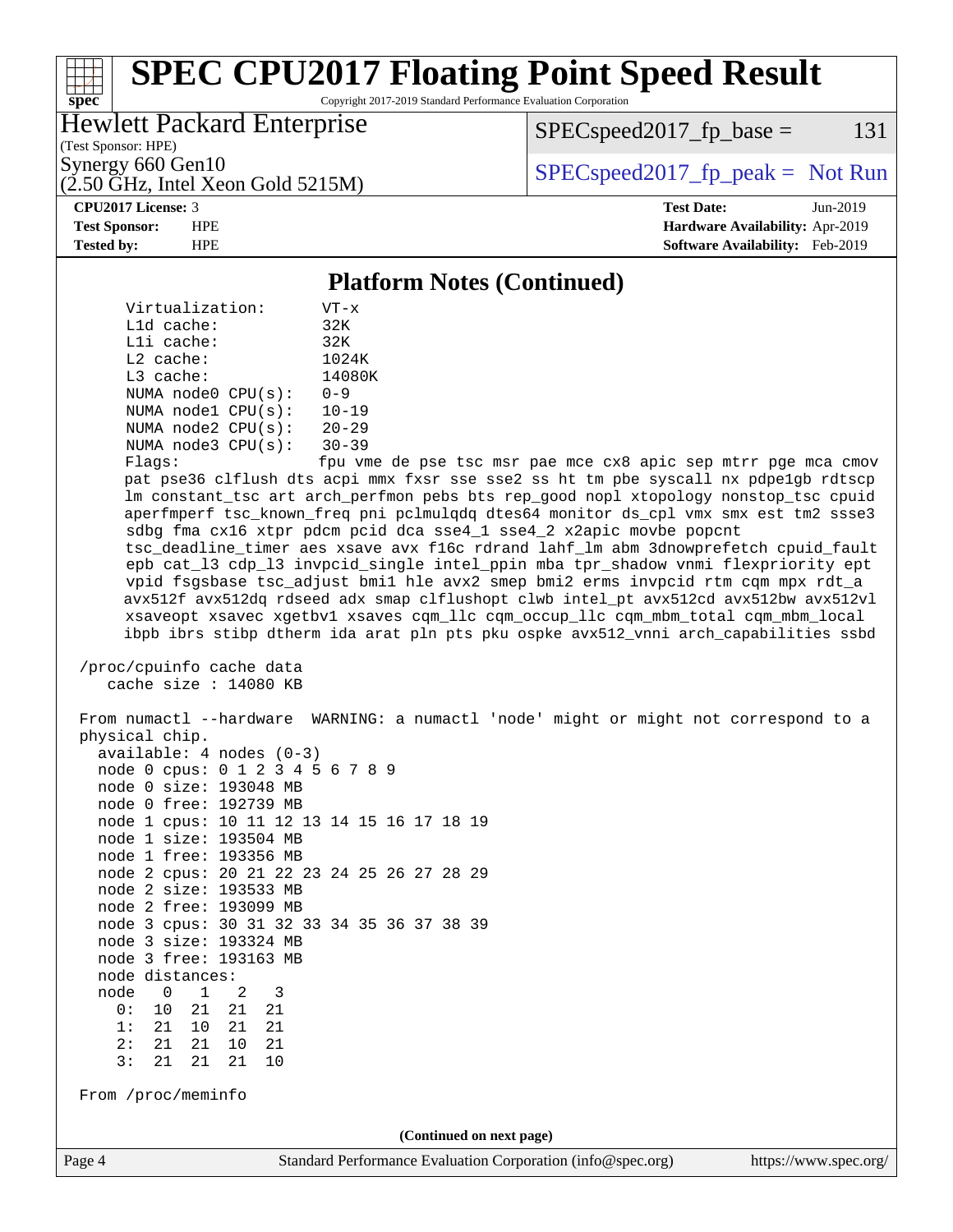#### **[spec](http://www.spec.org/) [SPEC CPU2017 Floating Point Speed Result](http://www.spec.org/auto/cpu2017/Docs/result-fields.html#SPECCPU2017FloatingPointSpeedResult)** Copyright 2017-2019 Standard Performance Evaluation Corporation (Test Sponsor: HPE) Hewlett Packard Enterprise (2.50 GHz, Intel Xeon Gold 5215M) Synergy 660 Gen10<br>  $SPEC speed2017$  [p\_peak = Not Run  $SPEC speed2017<sub>fp</sub> base = 131$ **[CPU2017 License:](http://www.spec.org/auto/cpu2017/Docs/result-fields.html#CPU2017License)** 3 **[Test Date:](http://www.spec.org/auto/cpu2017/Docs/result-fields.html#TestDate)** Jun-2019 **[Test Sponsor:](http://www.spec.org/auto/cpu2017/Docs/result-fields.html#TestSponsor)** HPE **[Hardware Availability:](http://www.spec.org/auto/cpu2017/Docs/result-fields.html#HardwareAvailability)** Apr-2019 **[Tested by:](http://www.spec.org/auto/cpu2017/Docs/result-fields.html#Testedby)** HPE **[Software Availability:](http://www.spec.org/auto/cpu2017/Docs/result-fields.html#SoftwareAvailability)** Feb-2019 **[Platform Notes \(Continued\)](http://www.spec.org/auto/cpu2017/Docs/result-fields.html#PlatformNotes)** MemTotal: 791973864 kB HugePages\_Total: 0 Hugepagesize: 2048 kB From /etc/\*release\* /etc/\*version\* os-release: NAME="SLES" VERSION="15" VERSION\_ID="15" PRETTY\_NAME="SUSE Linux Enterprise Server 15" ID="sles" ID\_LIKE="suse" ANSI\_COLOR="0;32" CPE\_NAME="cpe:/o:suse:sles:15" uname -a: Linux sy660-gen10 4.12.14-23-default #1 SMP Tue May 29 21:04:44 UTC 2018 (cd0437b) x86\_64 x86\_64 x86\_64 GNU/Linux Kernel self-reported vulnerability status: CVE-2017-5754 (Meltdown): Not affected CVE-2017-5753 (Spectre variant 1): Mitigation: \_\_user pointer sanitization CVE-2017-5715 (Spectre variant 2): Mitigation: Indirect Branch Restricted Speculation, IBPB, IBRS\_FW run-level 3 Jun 13 18:47 SPEC is set to: /home/cpu2017\_u2 Filesystem Type Size Used Avail Use% Mounted on /dev/sdb2 btrfs 445G 124G 321G 28% /home Additional information from dmidecode follows. WARNING: Use caution when you interpret this section. The 'dmidecode' program reads system data which is "intended to allow hardware to be accurately determined", but the intent may not be met, as there are frequent changes to hardware, firmware, and the "DMTF SMBIOS" standard. BIOS HPE I43 04/18/2019 Memory: 24x UNKNOWN NOT AVAILABLE 24x UNKNOWN NOT AVAILABLE 32 GB 2 rank 2933, configured at 2666 (End of data from sysinfo program)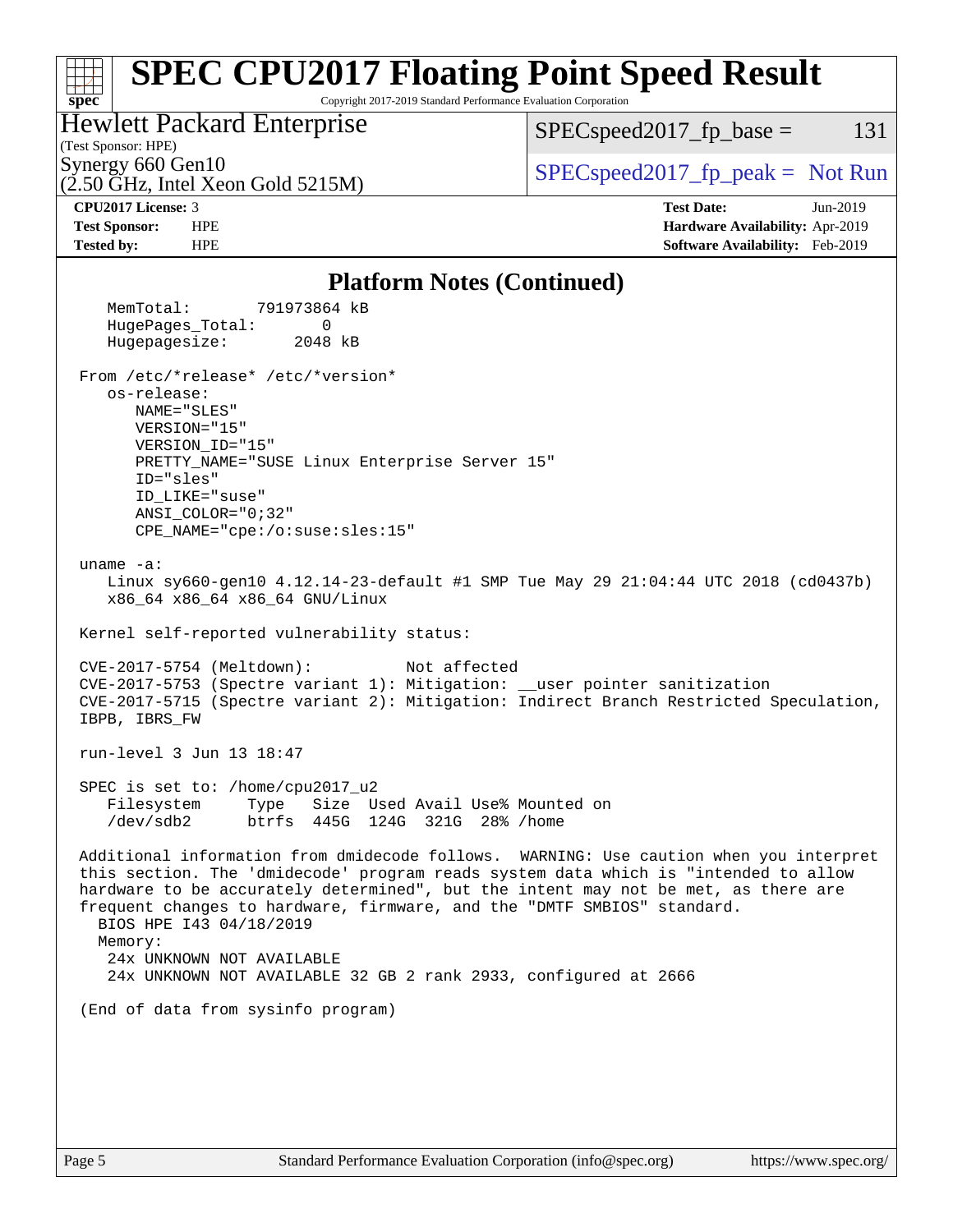Copyright 2017-2019 Standard Performance Evaluation Corporation

## Hewlett Packard Enterprise

 $SPEC speed2017_fp\_base = 131$ 

# (Test Sponsor: HPE)

(2.50 GHz, Intel Xeon Gold 5215M)

Synergy 660 Gen10<br>  $SPEC speed2017<sub>rfp</sub> peak = Not Run$ 

**[spec](http://www.spec.org/)**

**[Tested by:](http://www.spec.org/auto/cpu2017/Docs/result-fields.html#Testedby)** HPE **[Software Availability:](http://www.spec.org/auto/cpu2017/Docs/result-fields.html#SoftwareAvailability)** Feb-2019

**[CPU2017 License:](http://www.spec.org/auto/cpu2017/Docs/result-fields.html#CPU2017License)** 3 **[Test Date:](http://www.spec.org/auto/cpu2017/Docs/result-fields.html#TestDate)** Jun-2019 **[Test Sponsor:](http://www.spec.org/auto/cpu2017/Docs/result-fields.html#TestSponsor)** HPE **[Hardware Availability:](http://www.spec.org/auto/cpu2017/Docs/result-fields.html#HardwareAvailability)** Apr-2019

### **[Compiler Version Notes](http://www.spec.org/auto/cpu2017/Docs/result-fields.html#CompilerVersionNotes)**

| $CC$ 619.1bm_s(base) 638.imagick_s(base) 644.nab_s(base)                                                                                                                         |
|----------------------------------------------------------------------------------------------------------------------------------------------------------------------------------|
| Intel(R) C Intel(R) 64 Compiler for applications running on Intel(R) 64,<br>Version 19.0.2.187 Build 20190117                                                                    |
| Copyright (C) 1985-2019 Intel Corporation. All rights reserved.<br>_____________________________                                                                                 |
|                                                                                                                                                                                  |
| FC 607.cactuBSSN_s(base)                                                                                                                                                         |
| _____________________________                                                                                                                                                    |
| Intel(R) $C++$ Intel(R) 64 Compiler for applications running on Intel(R) 64,<br>Version 19.0.2.187 Build 20190117                                                                |
| Copyright (C) 1985-2019 Intel Corporation. All rights reserved.<br>Intel(R) C Intel(R) 64 Compiler for applications running on Intel(R) 64,<br>Version 19.0.2.187 Build 20190117 |
| Copyright (C) 1985-2019 Intel Corporation. All rights reserved.                                                                                                                  |
| Intel(R) Fortran Intel(R) 64 Compiler for applications running on $Intel(R)$<br>64, Version 19.0.2.187 Build 20190117                                                            |
| Copyright (C) 1985-2019 Intel Corporation. All rights reserved.                                                                                                                  |
| ______________________                                                                                                                                                           |
|                                                                                                                                                                                  |
| $FC$ 603.bwaves_s(base) 649.fotonik3d_s(base) 654.roms_s(base)<br>-------------------------------                                                                                |
| Intel(R) Fortran Intel(R) 64 Compiler for applications running on Intel(R)<br>64, Version 19.0.2.187 Build 20190117                                                              |
| Copyright (C) 1985-2019 Intel Corporation. All rights reserved.                                                                                                                  |
|                                                                                                                                                                                  |
|                                                                                                                                                                                  |
| $CC$ 621.wrf_s(base) 627.cam4_s(base) 628.pop2_s(base)                                                                                                                           |
| $Intel(R)$ Fortran Intel(R) 64 Compiler for applications running on Intel(R)<br>64, Version 19.0.2.187 Build 20190117                                                            |
| Copyright (C) 1985-2019 Intel Corporation. All rights reserved.<br>Intel(R) C Intel(R) 64 Compiler for applications running on Intel(R) 64,                                      |
| Version 19.0.2.187 Build 20190117                                                                                                                                                |
| Copyright (C) 1985-2019 Intel Corporation. All rights reserved.                                                                                                                  |
|                                                                                                                                                                                  |
|                                                                                                                                                                                  |

# **[Base Compiler Invocation](http://www.spec.org/auto/cpu2017/Docs/result-fields.html#BaseCompilerInvocation)**

[C benchmarks](http://www.spec.org/auto/cpu2017/Docs/result-fields.html#Cbenchmarks):

[icc -m64 -std=c11](http://www.spec.org/cpu2017/results/res2019q3/cpu2017-20190625-15782.flags.html#user_CCbase_intel_icc_64bit_c11_33ee0cdaae7deeeab2a9725423ba97205ce30f63b9926c2519791662299b76a0318f32ddfffdc46587804de3178b4f9328c46fa7c2b0cd779d7a61945c91cd35)

**(Continued on next page)**

Page 6 Standard Performance Evaluation Corporation [\(info@spec.org\)](mailto:info@spec.org) <https://www.spec.org/>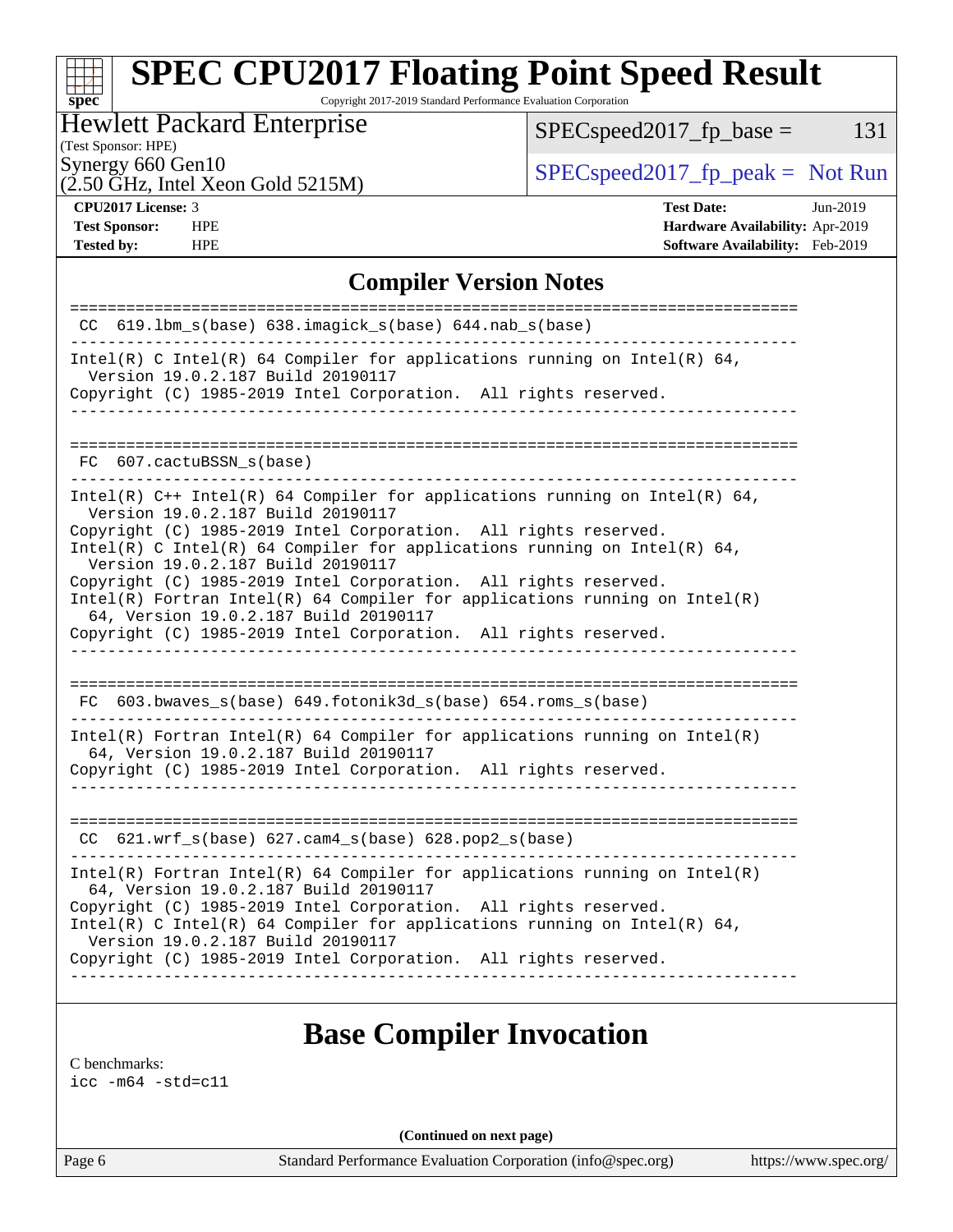# **[spec](http://www.spec.org/)**

# **[SPEC CPU2017 Floating Point Speed Result](http://www.spec.org/auto/cpu2017/Docs/result-fields.html#SPECCPU2017FloatingPointSpeedResult)**

Copyright 2017-2019 Standard Performance Evaluation Corporation

## Hewlett Packard Enterprise

 $SPEC speed2017_f p\_base = 131$ 

(Test Sponsor: HPE)

Synergy 660 Gen10<br>  $SPEC speed2017<sub>rfp</sub> peak = Not Run$ 

(2.50 GHz, Intel Xeon Gold 5215M)

**[CPU2017 License:](http://www.spec.org/auto/cpu2017/Docs/result-fields.html#CPU2017License)** 3 **[Test Date:](http://www.spec.org/auto/cpu2017/Docs/result-fields.html#TestDate)** Jun-2019 **[Test Sponsor:](http://www.spec.org/auto/cpu2017/Docs/result-fields.html#TestSponsor)** HPE **[Hardware Availability:](http://www.spec.org/auto/cpu2017/Docs/result-fields.html#HardwareAvailability)** Apr-2019 **[Tested by:](http://www.spec.org/auto/cpu2017/Docs/result-fields.html#Testedby)** HPE **[Software Availability:](http://www.spec.org/auto/cpu2017/Docs/result-fields.html#SoftwareAvailability)** Feb-2019

# **[Base Compiler Invocation \(Continued\)](http://www.spec.org/auto/cpu2017/Docs/result-fields.html#BaseCompilerInvocation)**

[Fortran benchmarks](http://www.spec.org/auto/cpu2017/Docs/result-fields.html#Fortranbenchmarks): [ifort -m64](http://www.spec.org/cpu2017/results/res2019q3/cpu2017-20190625-15782.flags.html#user_FCbase_intel_ifort_64bit_24f2bb282fbaeffd6157abe4f878425411749daecae9a33200eee2bee2fe76f3b89351d69a8130dd5949958ce389cf37ff59a95e7a40d588e8d3a57e0c3fd751)

[Benchmarks using both Fortran and C](http://www.spec.org/auto/cpu2017/Docs/result-fields.html#BenchmarksusingbothFortranandC): [ifort -m64](http://www.spec.org/cpu2017/results/res2019q3/cpu2017-20190625-15782.flags.html#user_CC_FCbase_intel_ifort_64bit_24f2bb282fbaeffd6157abe4f878425411749daecae9a33200eee2bee2fe76f3b89351d69a8130dd5949958ce389cf37ff59a95e7a40d588e8d3a57e0c3fd751) [icc -m64 -std=c11](http://www.spec.org/cpu2017/results/res2019q3/cpu2017-20190625-15782.flags.html#user_CC_FCbase_intel_icc_64bit_c11_33ee0cdaae7deeeab2a9725423ba97205ce30f63b9926c2519791662299b76a0318f32ddfffdc46587804de3178b4f9328c46fa7c2b0cd779d7a61945c91cd35)

[Benchmarks using Fortran, C, and C++:](http://www.spec.org/auto/cpu2017/Docs/result-fields.html#BenchmarksusingFortranCandCXX)

[icpc -m64](http://www.spec.org/cpu2017/results/res2019q3/cpu2017-20190625-15782.flags.html#user_CC_CXX_FCbase_intel_icpc_64bit_4ecb2543ae3f1412ef961e0650ca070fec7b7afdcd6ed48761b84423119d1bf6bdf5cad15b44d48e7256388bc77273b966e5eb805aefd121eb22e9299b2ec9d9) [icc -m64 -std=c11](http://www.spec.org/cpu2017/results/res2019q3/cpu2017-20190625-15782.flags.html#user_CC_CXX_FCbase_intel_icc_64bit_c11_33ee0cdaae7deeeab2a9725423ba97205ce30f63b9926c2519791662299b76a0318f32ddfffdc46587804de3178b4f9328c46fa7c2b0cd779d7a61945c91cd35) [ifort -m64](http://www.spec.org/cpu2017/results/res2019q3/cpu2017-20190625-15782.flags.html#user_CC_CXX_FCbase_intel_ifort_64bit_24f2bb282fbaeffd6157abe4f878425411749daecae9a33200eee2bee2fe76f3b89351d69a8130dd5949958ce389cf37ff59a95e7a40d588e8d3a57e0c3fd751)

# **[Base Portability Flags](http://www.spec.org/auto/cpu2017/Docs/result-fields.html#BasePortabilityFlags)**

 603.bwaves\_s: [-DSPEC\\_LP64](http://www.spec.org/cpu2017/results/res2019q3/cpu2017-20190625-15782.flags.html#suite_basePORTABILITY603_bwaves_s_DSPEC_LP64) 607.cactuBSSN\_s: [-DSPEC\\_LP64](http://www.spec.org/cpu2017/results/res2019q3/cpu2017-20190625-15782.flags.html#suite_basePORTABILITY607_cactuBSSN_s_DSPEC_LP64) 619.lbm\_s: [-DSPEC\\_LP64](http://www.spec.org/cpu2017/results/res2019q3/cpu2017-20190625-15782.flags.html#suite_basePORTABILITY619_lbm_s_DSPEC_LP64) 621.wrf\_s: [-DSPEC\\_LP64](http://www.spec.org/cpu2017/results/res2019q3/cpu2017-20190625-15782.flags.html#suite_basePORTABILITY621_wrf_s_DSPEC_LP64) [-DSPEC\\_CASE\\_FLAG](http://www.spec.org/cpu2017/results/res2019q3/cpu2017-20190625-15782.flags.html#b621.wrf_s_baseCPORTABILITY_DSPEC_CASE_FLAG) [-convert big\\_endian](http://www.spec.org/cpu2017/results/res2019q3/cpu2017-20190625-15782.flags.html#user_baseFPORTABILITY621_wrf_s_convert_big_endian_c3194028bc08c63ac5d04de18c48ce6d347e4e562e8892b8bdbdc0214820426deb8554edfa529a3fb25a586e65a3d812c835984020483e7e73212c4d31a38223) 627.cam4\_s: [-DSPEC\\_LP64](http://www.spec.org/cpu2017/results/res2019q3/cpu2017-20190625-15782.flags.html#suite_basePORTABILITY627_cam4_s_DSPEC_LP64) [-DSPEC\\_CASE\\_FLAG](http://www.spec.org/cpu2017/results/res2019q3/cpu2017-20190625-15782.flags.html#b627.cam4_s_baseCPORTABILITY_DSPEC_CASE_FLAG) 628.pop2\_s: [-DSPEC\\_LP64](http://www.spec.org/cpu2017/results/res2019q3/cpu2017-20190625-15782.flags.html#suite_basePORTABILITY628_pop2_s_DSPEC_LP64) [-DSPEC\\_CASE\\_FLAG](http://www.spec.org/cpu2017/results/res2019q3/cpu2017-20190625-15782.flags.html#b628.pop2_s_baseCPORTABILITY_DSPEC_CASE_FLAG) [-convert big\\_endian](http://www.spec.org/cpu2017/results/res2019q3/cpu2017-20190625-15782.flags.html#user_baseFPORTABILITY628_pop2_s_convert_big_endian_c3194028bc08c63ac5d04de18c48ce6d347e4e562e8892b8bdbdc0214820426deb8554edfa529a3fb25a586e65a3d812c835984020483e7e73212c4d31a38223) [-assume byterecl](http://www.spec.org/cpu2017/results/res2019q3/cpu2017-20190625-15782.flags.html#user_baseFPORTABILITY628_pop2_s_assume_byterecl_7e47d18b9513cf18525430bbf0f2177aa9bf368bc7a059c09b2c06a34b53bd3447c950d3f8d6c70e3faf3a05c8557d66a5798b567902e8849adc142926523472) 638.imagick\_s: [-DSPEC\\_LP64](http://www.spec.org/cpu2017/results/res2019q3/cpu2017-20190625-15782.flags.html#suite_basePORTABILITY638_imagick_s_DSPEC_LP64) 644.nab\_s: [-DSPEC\\_LP64](http://www.spec.org/cpu2017/results/res2019q3/cpu2017-20190625-15782.flags.html#suite_basePORTABILITY644_nab_s_DSPEC_LP64) 649.fotonik3d\_s: [-DSPEC\\_LP64](http://www.spec.org/cpu2017/results/res2019q3/cpu2017-20190625-15782.flags.html#suite_basePORTABILITY649_fotonik3d_s_DSPEC_LP64) 654.roms\_s: [-DSPEC\\_LP64](http://www.spec.org/cpu2017/results/res2019q3/cpu2017-20190625-15782.flags.html#suite_basePORTABILITY654_roms_s_DSPEC_LP64)

# **[Base Optimization Flags](http://www.spec.org/auto/cpu2017/Docs/result-fields.html#BaseOptimizationFlags)**

[C benchmarks](http://www.spec.org/auto/cpu2017/Docs/result-fields.html#Cbenchmarks):

[-xCORE-AVX512](http://www.spec.org/cpu2017/results/res2019q3/cpu2017-20190625-15782.flags.html#user_CCbase_f-xCORE-AVX512) [-ipo](http://www.spec.org/cpu2017/results/res2019q3/cpu2017-20190625-15782.flags.html#user_CCbase_f-ipo) [-O3](http://www.spec.org/cpu2017/results/res2019q3/cpu2017-20190625-15782.flags.html#user_CCbase_f-O3) [-no-prec-div](http://www.spec.org/cpu2017/results/res2019q3/cpu2017-20190625-15782.flags.html#user_CCbase_f-no-prec-div) [-qopt-prefetch](http://www.spec.org/cpu2017/results/res2019q3/cpu2017-20190625-15782.flags.html#user_CCbase_f-qopt-prefetch) [-ffinite-math-only](http://www.spec.org/cpu2017/results/res2019q3/cpu2017-20190625-15782.flags.html#user_CCbase_f_finite_math_only_cb91587bd2077682c4b38af759c288ed7c732db004271a9512da14a4f8007909a5f1427ecbf1a0fb78ff2a814402c6114ac565ca162485bbcae155b5e4258871) [-qopt-mem-layout-trans=4](http://www.spec.org/cpu2017/results/res2019q3/cpu2017-20190625-15782.flags.html#user_CCbase_f-qopt-mem-layout-trans_fa39e755916c150a61361b7846f310bcdf6f04e385ef281cadf3647acec3f0ae266d1a1d22d972a7087a248fd4e6ca390a3634700869573d231a252c784941a8) [-qopenmp](http://www.spec.org/cpu2017/results/res2019q3/cpu2017-20190625-15782.flags.html#user_CCbase_qopenmp_16be0c44f24f464004c6784a7acb94aca937f053568ce72f94b139a11c7c168634a55f6653758ddd83bcf7b8463e8028bb0b48b77bcddc6b78d5d95bb1df2967) [-DSPEC\\_OPENMP](http://www.spec.org/cpu2017/results/res2019q3/cpu2017-20190625-15782.flags.html#suite_CCbase_DSPEC_OPENMP) [-qopt-prefetch-issue-excl-hint](http://www.spec.org/cpu2017/results/res2019q3/cpu2017-20190625-15782.flags.html#user_CCbase_f-qopt-prefetch-issue-excl-hint) [-ansi-alias](http://www.spec.org/cpu2017/results/res2019q3/cpu2017-20190625-15782.flags.html#user_CCbase_f-ansi-alias) [-complex-limited-range](http://www.spec.org/cpu2017/results/res2019q3/cpu2017-20190625-15782.flags.html#user_CCbase_f-complex-limited-range)

[Fortran benchmarks](http://www.spec.org/auto/cpu2017/Docs/result-fields.html#Fortranbenchmarks):

[-DSPEC\\_OPENMP](http://www.spec.org/cpu2017/results/res2019q3/cpu2017-20190625-15782.flags.html#suite_FCbase_DSPEC_OPENMP) [-xCORE-AVX512](http://www.spec.org/cpu2017/results/res2019q3/cpu2017-20190625-15782.flags.html#user_FCbase_f-xCORE-AVX512) [-ipo](http://www.spec.org/cpu2017/results/res2019q3/cpu2017-20190625-15782.flags.html#user_FCbase_f-ipo) [-O3](http://www.spec.org/cpu2017/results/res2019q3/cpu2017-20190625-15782.flags.html#user_FCbase_f-O3) [-no-prec-div](http://www.spec.org/cpu2017/results/res2019q3/cpu2017-20190625-15782.flags.html#user_FCbase_f-no-prec-div) [-qopt-prefetch](http://www.spec.org/cpu2017/results/res2019q3/cpu2017-20190625-15782.flags.html#user_FCbase_f-qopt-prefetch) [-ffinite-math-only](http://www.spec.org/cpu2017/results/res2019q3/cpu2017-20190625-15782.flags.html#user_FCbase_f_finite_math_only_cb91587bd2077682c4b38af759c288ed7c732db004271a9512da14a4f8007909a5f1427ecbf1a0fb78ff2a814402c6114ac565ca162485bbcae155b5e4258871) [-qopt-mem-layout-trans=4](http://www.spec.org/cpu2017/results/res2019q3/cpu2017-20190625-15782.flags.html#user_FCbase_f-qopt-mem-layout-trans_fa39e755916c150a61361b7846f310bcdf6f04e385ef281cadf3647acec3f0ae266d1a1d22d972a7087a248fd4e6ca390a3634700869573d231a252c784941a8) [-qopenmp](http://www.spec.org/cpu2017/results/res2019q3/cpu2017-20190625-15782.flags.html#user_FCbase_qopenmp_16be0c44f24f464004c6784a7acb94aca937f053568ce72f94b139a11c7c168634a55f6653758ddd83bcf7b8463e8028bb0b48b77bcddc6b78d5d95bb1df2967) [-qopt-prefetch-issue-excl-hint](http://www.spec.org/cpu2017/results/res2019q3/cpu2017-20190625-15782.flags.html#user_FCbase_f-qopt-prefetch-issue-excl-hint) [-ansi-alias](http://www.spec.org/cpu2017/results/res2019q3/cpu2017-20190625-15782.flags.html#user_FCbase_f-ansi-alias) [-complex-limited-range](http://www.spec.org/cpu2017/results/res2019q3/cpu2017-20190625-15782.flags.html#user_FCbase_f-complex-limited-range) [-nostandard-realloc-lhs](http://www.spec.org/cpu2017/results/res2019q3/cpu2017-20190625-15782.flags.html#user_FCbase_f_2003_std_realloc_82b4557e90729c0f113870c07e44d33d6f5a304b4f63d4c15d2d0f1fab99f5daaed73bdb9275d9ae411527f28b936061aa8b9c8f2d63842963b95c9dd6426b8a)

[Benchmarks using both Fortran and C](http://www.spec.org/auto/cpu2017/Docs/result-fields.html#BenchmarksusingbothFortranandC):

```
-xCORE-AVX512 -ipo -O3 -no-prec-div -qopt-prefetch
-ffinite-math-only -qopt-mem-layout-trans=4 -qopenmp -DSPEC_OPENMP
-qopt-prefetch-issue-excl-hint -ansi-alias -complex-limited-range
-nostandard-realloc-lhs
```
**(Continued on next page)**